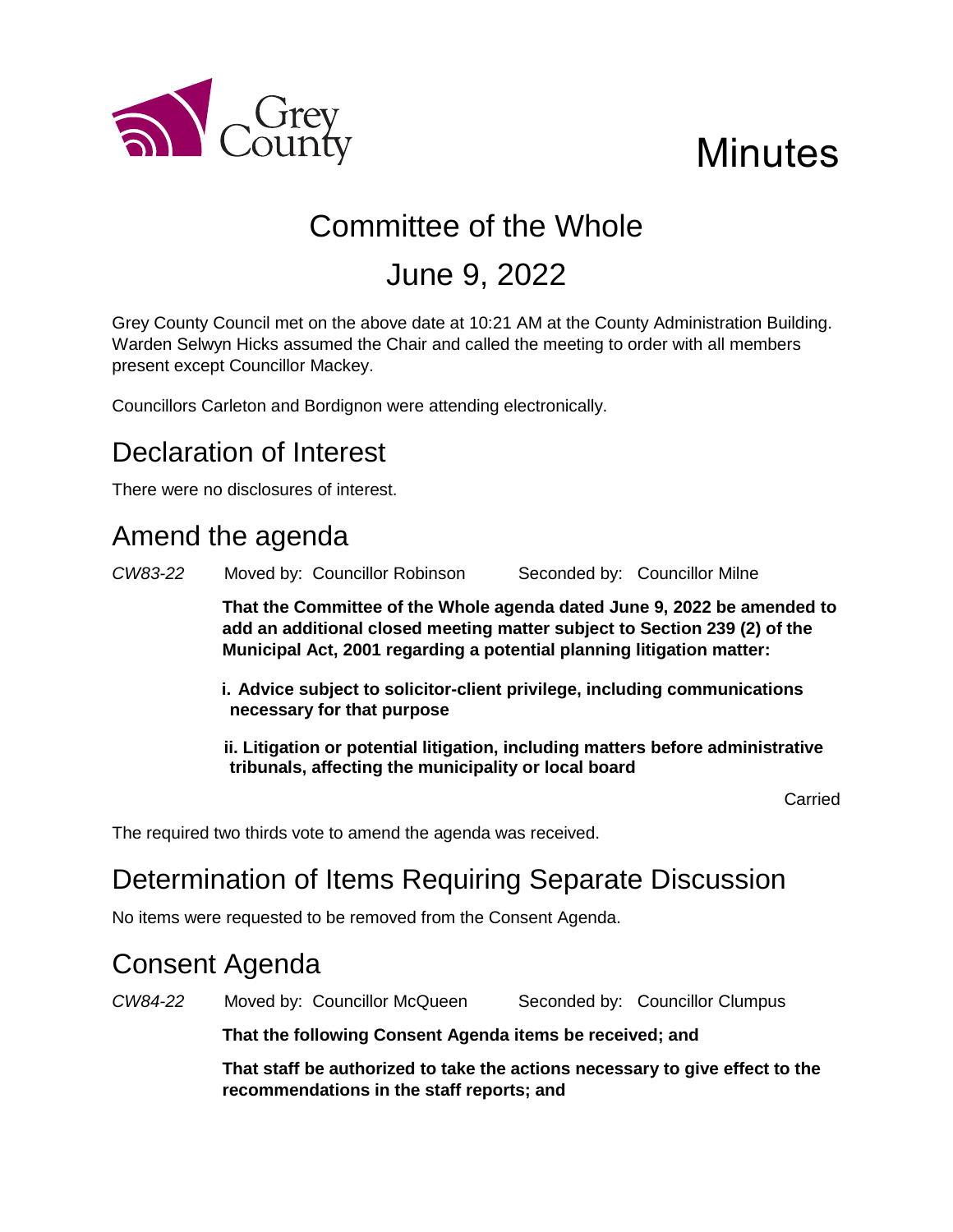**That the correspondence be supported or received for information as recommended in the consent agenda.** 

- **a) That the Mental Health and Addictions task Force minutes dated May 17, 2022 be adopted as presented.**
- **b) That Report CCR-CW-08-22 regarding Restricted Acts After Nomination Day (Lame Duck) Delegation of Authority be received;**

**That a by-law be prepared to delegate authority to the CAO respecting the actions set out in Section 275 (3) of the Municipal Act, 2001 during the Restricted Act After Nomination Day period.** 

**c) That Report FR-CW-11-22 regarding the 2021 Lease Financing Report be received for information.**

Carried

## Items for Direction and Discussion

#### FR-CW-10-22 2021 Asset Management Plan

*CW85-22* Moved by: Councillor Carleton Seconded by: Councillor Robinson

**That Report FR-CW-10-22 regarding the Grey County 2021 Asset Management Plan be received; and**

**That the Grey County 2021 Asset Management Plan be endorsed as presented.**

Carried

## **Delegations**

## Linda Alexander, Employment Programs Director and Sharon Baynham-YMCA

Savanna Myers and Jennifer Cornell introduced Linda Alexander and Sharon Baynham.

Linda Alexander, Employment Programs Director with the YMCA of Owen Sound Grey Bruce spoke to Council about the Essential Skills Supportive Care (ESSC) and Personal Support Worker (PSW) programs at Georgian College to assist in the labour shortage in long-term care homes. Specifically, she spoke to the collaborative relationship and support received from Grey County, Georgian College, Grey and Bruce Long Term Care Residential Healthcare employers and the Adult Learning Centre in establishing these programs.

She noted that the programs are being funded by the Ministry of Labour, Training and Skills Development under the SkillsAdvance Ontario program with a goal to assist job seekers in learning essential technical and soft skills for a career in healthcare.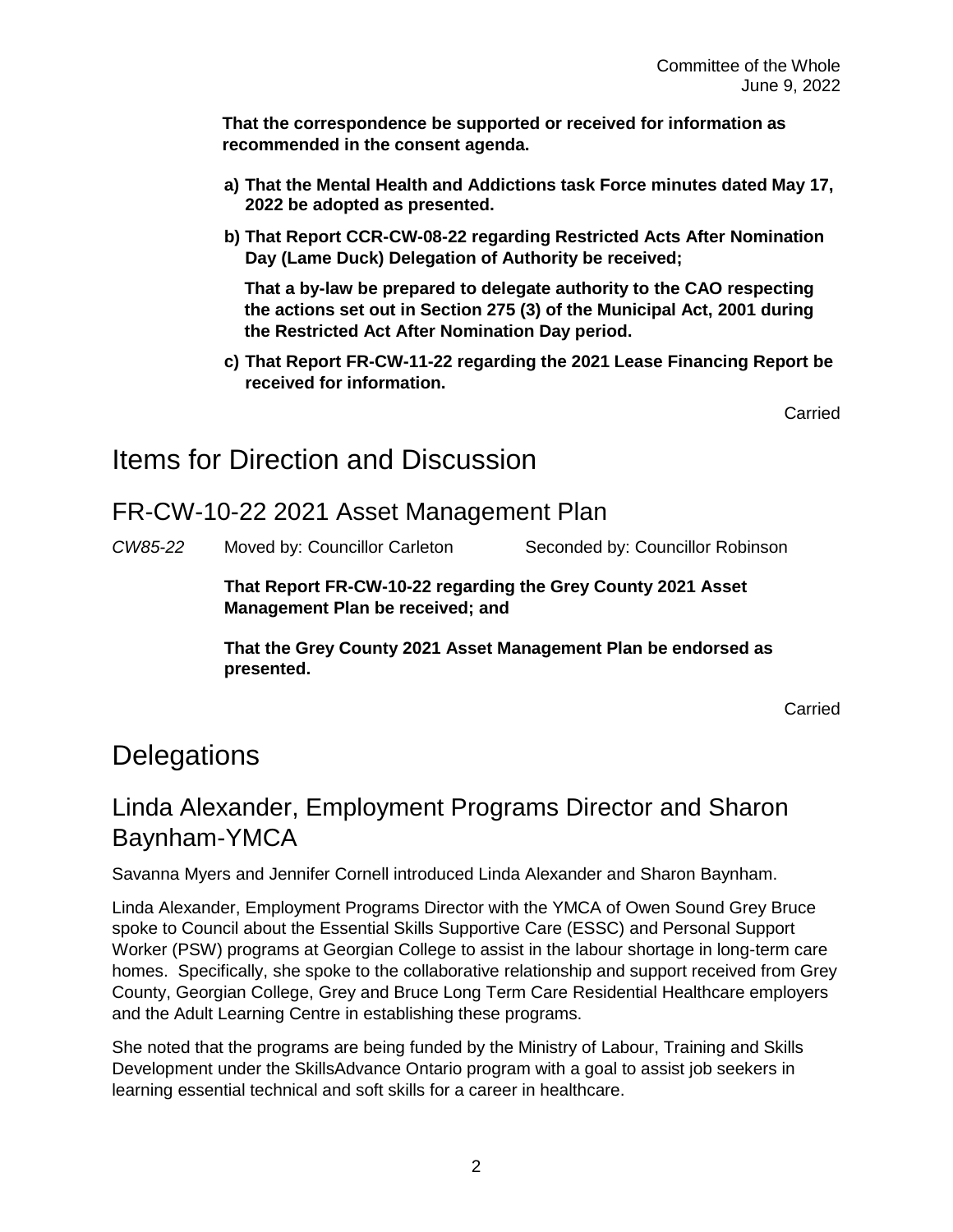It was brought forward as a need in the community. Many entry level staff have been hired with no prior experience and they were commended for taking the initiative to begin a career in this field. The importance of having this be a meaningful and helpful experience with staff was noted.

Ms. Baynham noted that there were 65 incumbents and 41 new hires. She highlighted some success stories for Council, including that 32 of the 41 new hires have chosen to continue working in healthcare.

The PSW program is a continuation of the ESSC program with funding provided to 44 trainees, 15 of which are ESSC graduates. She then outlined the successful local workforce development stemming from these programs including engagement with clients, strong relationship building with community partners, availability of provincial funding, use of the Sydenham Campus for training needs and engagement with local employers and trainees.

Ms. Alexander elaborated on the positive value in working together.

Committee recessed briefly, then reconvened.

#### Items for Discussion (continued)

#### TR-CW-25-22 Transportation Organizational Review

*CW86-22* Moved by: Councillor Hutchinson Seconded by: Councillor Soever

**That Report TR-CW-25-22 regarding 2022 Transportation Services Organizational Review and Staffing be received; and**

**That staff be directed to implement the recommendations in the report as outlined and as resources are available to do so.**

Carried

### PDR-CW-21-22 Flato Glenelg Southgate Meadows Phase 2

*CW87-22* Moved by: Councillor Bordignon Seconded by: Councillor Carleton

#### **That Report PDR-CW-21-22 be received; and**

**That all written and oral submissions received on plan of subdivision 42T-2020-09, known as the Flato Glenelg/Southgate Meadows Phase 2 subdivision, were considered; the effect of which changed the draft plan of subdivision and helped to make an informed recommendation and decision; and**

**That in consideration of the draft plan of subdivision application 42T-2020- 09, for lands described as Part of Lots 225 and 226, Concession 2 SWTSR, and Blocks 131 and 132, RP 16M-85, geographic Township of Proton, now in the Township of Southgate, the Grey County Committee of the Whole approves this plan of subdivision to create a total of one hundred and fifty**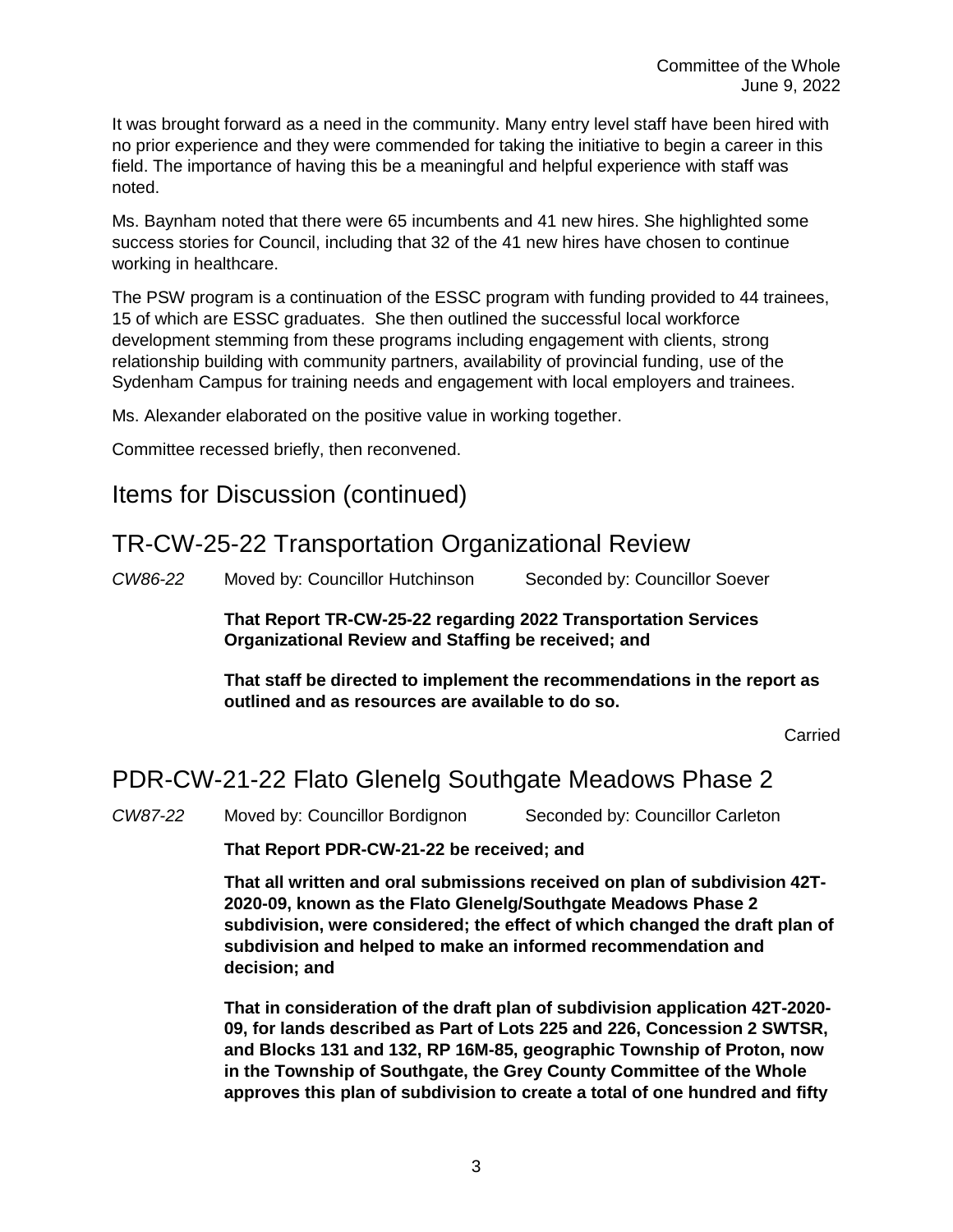**five (155) residential units consisting of ninety-three (93) single detached lots, sixty-two (62) townhouse units, in addition to parkland, walkway/trail, stormwater management, open space, future right-of-way and road blocks, subject to the conditions set out in the Notice of Decision.**

**Carried** 

## Other Business

Kim Wingrove spoke to proposed delegation requests for the upcoming Association of Municipalities of Ontario conference

### AMO Delegation Requests

*CW88-22* Moved by: Councillor Desai Seconded by: Councillor O'Leary

**That the following delegation requests be submitted for the Association of Municipalities of Ontario conference:**

- **Ministry of Health - Need for increased access to supportive housing in Grey County, community paramedicine supportive outreach service**
- **Ministry of Municipal Affairs and Housing - Request for additional tools to support the development of affordable housing**
- **Ministry of Long-Term Care - Requirements in the Fixing Long Term Care Act related to Infection Prevention and Control**
- **Ministry of Transportation (joint with Bruce County) - Funding for maintaining and expanding transit service in rural Grey and Bruce**
- **Ministry of Education - Improving access to licensed childcare by supporting wage enhancements for ECEs, staffing/counselling enhancements related to mental health and addictions**
- **Ministry of Natural Resources and Forestry - Management of general use areas, risk and liability**

Carried

Committee recessed, then reconvened.

## Closed Meeting Matters

*CW89-22* Moved by: Councillor Boddy Seconded by: Councillor Bordignon

**That Committee of the Whole does now go into closed session pursuant to Section 239 (2) of the Municipal Act, 2001 as amended to discuss:**